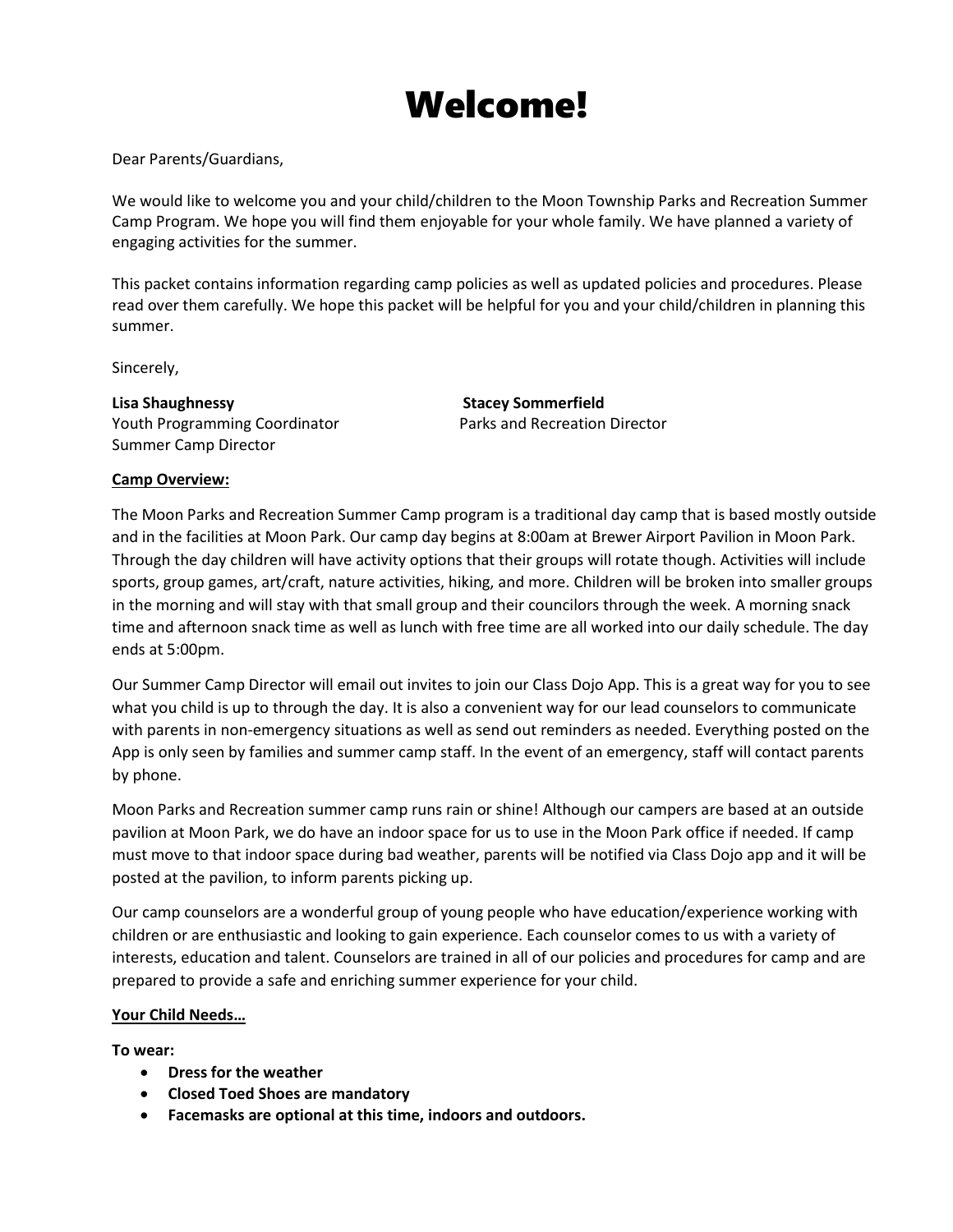**To bring:**

- **2 snacks**: 1 morning snack and 1 afternoon snack, snacks provided on some days.
- **Refillable water bottle filled with WATER** w/ your child's name on it
- **Lunch** (please include ice pack)
- **Full change of clothes** (all ages)
- **SPRAY or PUMP Sunscreen**
- **We ask that children wear shorts, t-shirt or tank top into the splash pad, no swimsuits.**

**Toys and electronics from home are not permitted.** Please do not send any personal belonging with your child, other than what is on the list above. All of the child's belongings should be labeled and contained within their backpack. Please do not send any loose items. Phones must be kept in backpacks. Please discuss your child's needs with the Summer Camp Director and **include all allergy and special needs information on the registration form.** The only medications that we will administer are inhalers and Epi-Pens with a prescription. Please do not send any other type of medication with your child. (This includes Aspirin, Advil etc.) If other types of medication need to be given, a parent or guardian will need to bring medication to camp and administer to the child themselves.

# **Payment Schedule and Cancellation Policy:**

Payment for all Summer Camp fees are due by June 1, 2022.

Failure to pay on the above date could result in your child being removed from the scheduled weeks. Cancellations made after June  $1^{st}$ : \$25 cancellation fee, per week cancelled.  $*$ 

\*To receive refund of camp fees paid, minus cancellation fee, cancellations must be made at least one week (7 days) in advance. No refunds will be given if cancellation less than one week (7 days) in advance.

# **Behavior Management Plan**

Moon Township Parks and Recreation has adopted the following plan for all children. We approach behavior management in a serious, yet positive manner. In the event that the child exhibits inappropriate or negative behavior, the staff shall talk to the child and assist he/she in solving the immediate problem. The following procedure will be discussed with all children.

**Minor Incident:** Those incidents that relate to behavior and do not endanger the health and safety of themselves or others.

**Examples:** Using inappropriate language around child or staff, teasing, not obeying rules and counselor instruction.

- 1. Verbal Warning
- 2. Age appropriate length of break from activities (1 min per age of child)
- 3. Parents will be contacted.

**Major Incident:** Those incidents that endanger the health, safety or well-being of the child, other children or staff.

**Examples:** Pushing, shoving, hitting, throwing objects at/around others, theft, running off, destruction of camp property, bullying or acting in a way that presents a health hazard. Documentation of all major incidents will be kept by staff.

- 1. Age appropriate length of break from activities (1 min per age of child)
- 2. Parents will be contacted.
- 4. Parents called to come pick up the child.
- 5. Child removed from the program

**Immediate Dismissal: Some incidents require immediate dismissal.** These will be up to the discretion of the Youth Program Coordinator and the Parks and Recreation Director. Parents will be notified immediately.